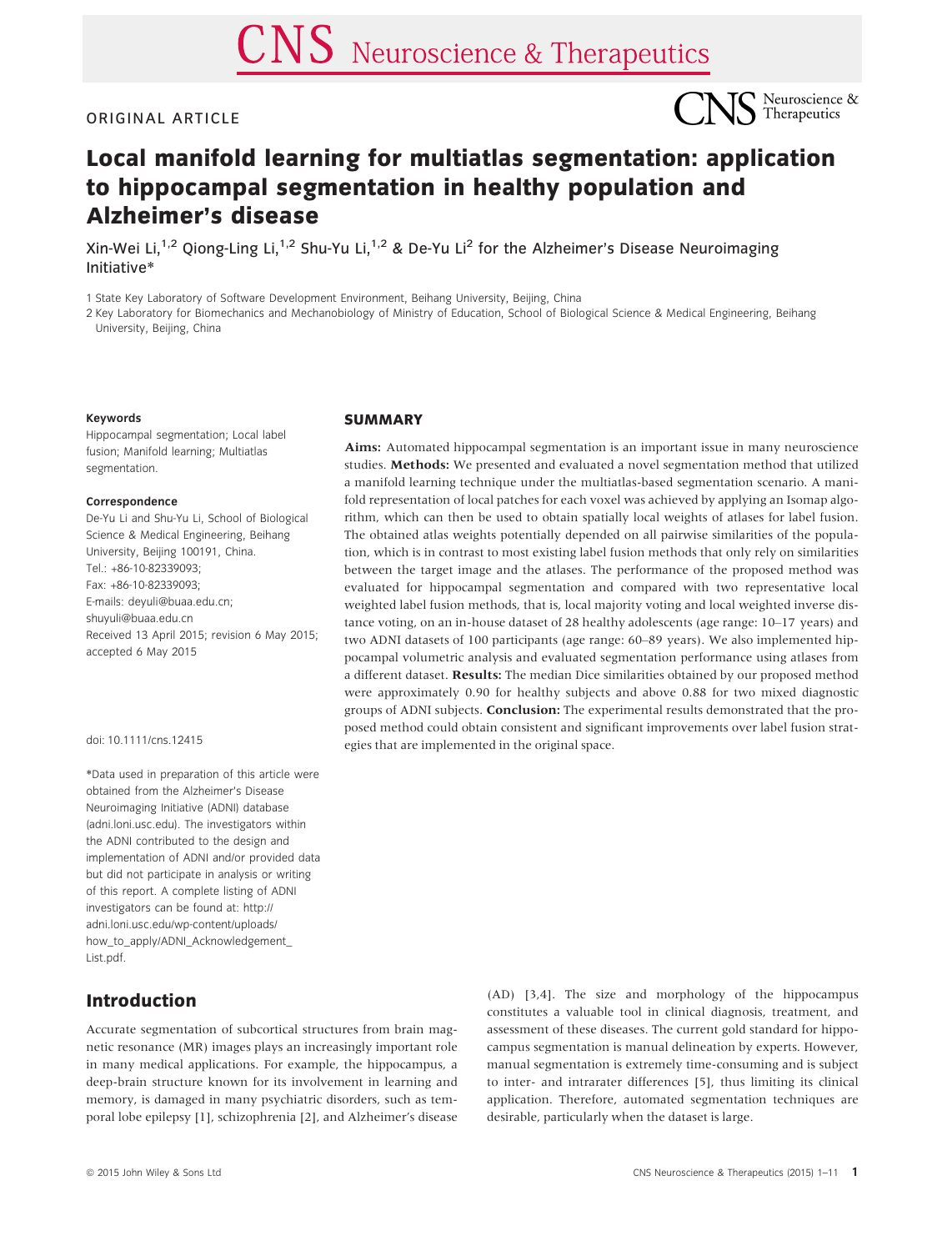Multiatlas-based segmentation is currently one of the most accurate automatic approaches [6–8]. In this method, an atlas is defined as an image with manual labels. The segmentation starts by registering each intensity atlas image to the target image and then warping the corresponding label image to the target space using the same transformation. Each warped label image is regarded as candidate segmentation for the target image. Subsequently, label fusion is implemented by integrating all candidate segmentations into the definitive segmentation for the target. Several label fusion methods were developed to further improve the quality of multiatlas-based segmentation. One class of label fusion methods is based on Simultaneous Truth and Performance Level Estimation (STAPLE) framework, which does not use the intensities of the atlases after registration [9–12]. Another class of combination strategy is based on ad hoc voting. The simplest form is majority voting, where the final label is determined to be the one in which most segmentations agree [13]. Recently, it was demonstrated that weighted label fusion approaches using global [14], local [15,16], and nonlocal [17] intensity similarity metrics are successful in practice. The criterion of weighted voting is to assign larger weights to the atlases that are more similar with the target image. Atlas weights derived from local or nonlocal similarity outperformed the global-based methods [14,17,18]. Additionally, more sophisticated fusion methods were proposed, such as joint label fusion, which models the pairwise dependency between the atlases as the joint probability of the two atlases producing the same segmentation error, that can be used to reduce the influence of redundancy information on the atlas dataset [19,20].

It is worth noting that the label fusion methods mentioned above were conducted in original high-dimensional space (on the order of the number of image/patch voxels). However, not all dimensions are useful for image analysis. Learning the lowdimensional representation of high-dimensional data can reduce the complexity and improve the interpretability of image data [21]. Manifold learning assumes that images are points on a lowdimensional manifold embedded in a high-dimensional space and provide a possibility to obtain the underlying manifold. First, a graph representation of the image data was obtained, where each vertex of the graph represents an image, and each edge represents similarity between the images. Then, an embedded manifold representation was derived from the graph matrix. Manifold learning has been useful in many medical imaging applications [22], such as segmentation [23], registration [24,25], and classification [21,26,27]. In the multiatlas segmentation scenario, manifold learning has been successfully applied in atlas selection, that is, to select atlases that are near the target image on the learning manifold to implement segmentation [28–33]. In their work, the geodesic distances used to construct the graph were based on global image similarities.

Herein, we proposed a multiatlas segmentation scheme that employs manifold learning to determine spatially local weights for label fusion in a low-dimensional coordinate space. A local search strategy was adopted to select a candidate patch for each atlas. Then, the manifold coordinates of local patches were achieved by applying a manifold learning algorithm. Finally, label fusion was conducted in the low-dimensional space. The performance of the proposed method has been evaluated on one in-house dataset and two ADNI datasets using leave-one-out cross-validations. We also

investigated the influences of different parameters and then compared the results with two widely used label fusion methods, that is, local majority voting (LMV, the majority voting fusion strategy based on local patches) and local weighted inverse distance voting (LWINV), which we implemented in the original high-dimensional space. In addition, we implemented hippocampal volumetric analysis and evaluated segmentation performance using atlases from different datasets.

# Materials and Methods

## **Datasets**

We utilized three datasets in this study. First, we applied our method to segment the hippocampus in 28 healthy adolescents. Second, we demonstrated the ability of our method to address pathological variability using two ADNI datasets.

#### In-House Dataset

This dataset contains sagittal T1-weighted MR images of 28 healthy adolescents (15 boys, 13 girls) with an average age of 13.8 years (age range: 10–17 years). All the MR images were acquired using a 3.0T Siemens Tim Trio MRI scanner in the Imaging Center for Brain Research, Beijing Normal University. The imaging parameters were as follows: repetition time [TR] = 2530 ms, echo time [TE] = 3.39 ms, flip angle =  $7^{\circ}$ , slice thickness = 1 mm, field of view =  $256 \times 256$  mm<sup>2</sup>, matrix size = 256  $\times$  256, and number of slices = 176.

All scans were corrected for intensity inhomogeneity by the N3 algorithm [34] and then aligned to the MNI152 template space using a linear transformation. Subsequently, the hippocampus was manually delineated in stereotaxic space by two blinded raters according to previously described protocols [35]. The manual labeling was performed using ITK-SNAP software [\(http://](http://www.itksnap.org) [www.itksnap.org\)](http://www.itksnap.org). A subset of five images was randomly chosen to perform reliability tests. The interrater reliability in terms of Dice overlap was 0.89. Approximately 3 months later, one rater repeated the hippocampal boundary tracing to access intrarater reliability, which was 0.91.

#### ADNI 1.5T Dataset and ADNI 3.0T Dataset

These images were obtained from the Alzheimer's Disease Neuroimaging Initiative (ADNI) database (adni.loni.usc.edu/). The detailed information of ADNI is shown in the Appendix. Many previous studies have used the Medtronic Surgical Navigation Technologies (SNT) semi-automated segmentations provided by ADNI as benchmarks for validation [8,36]. However, over- and underestimation and even misalignments of the entire hippocampal segmentation were found in the SNT segmentations when inspected by an expert manual rater [37]. Thus, we selected all 100 subjects for whom the manual hippocampal masks were provided by EADC project [\(www.hippocampal-pro](http://www.hippocampal-protocol.net)[tocol.net\)](http://www.hippocampal-protocol.net). The sample consisted of 58 1.5T and 42 3.0T images, and they were used as two datasets. There were four diagnosis groups in this sample, including normal controls (NC), mild cognitive impairment (MCI), late MCI (LMCI), and patients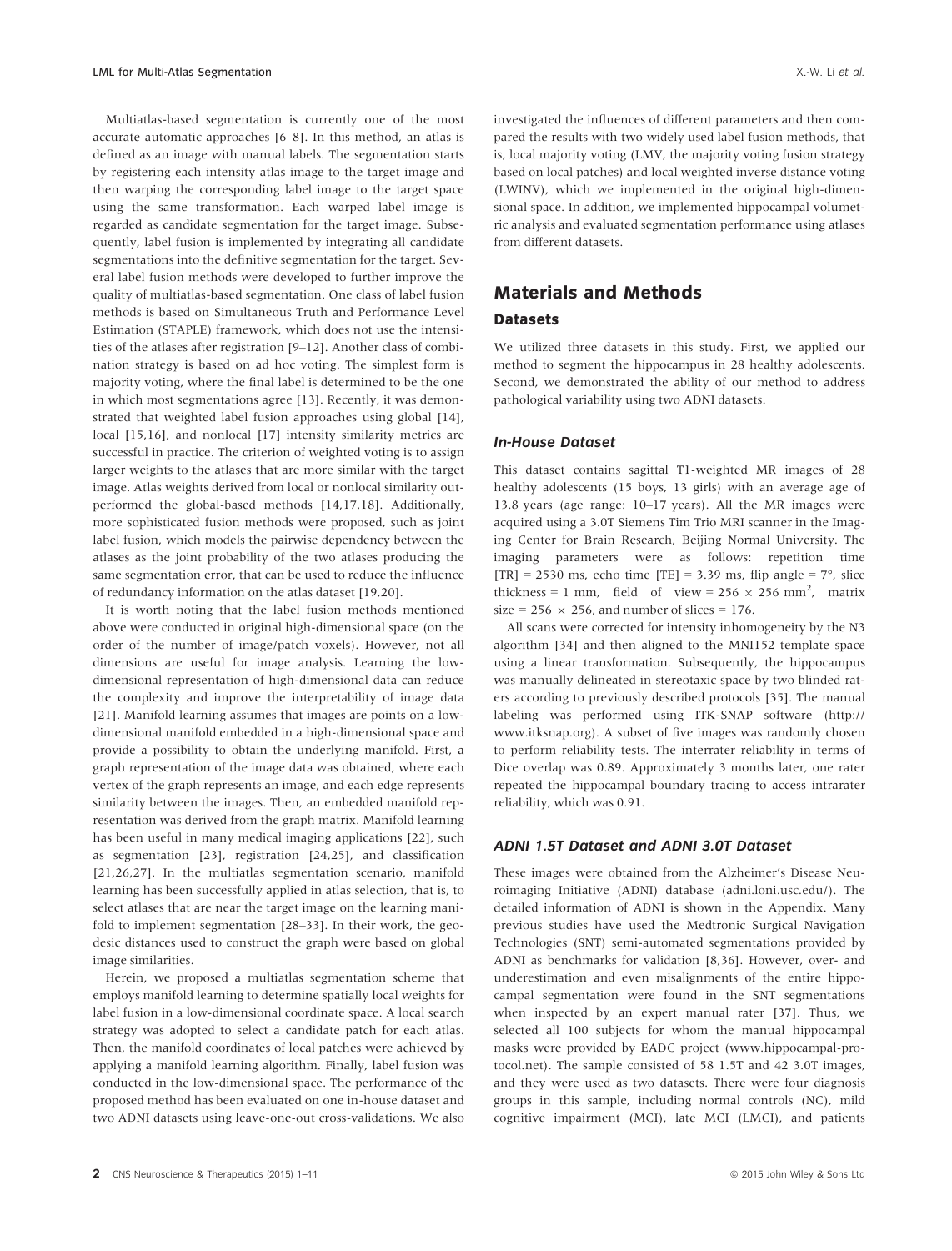|               | ADNI 1.5T dataset |           |            | ADNI 3.0T dataset |           |            |            |            |
|---------------|-------------------|-----------|------------|-------------------|-----------|------------|------------|------------|
|               | <b>NC</b>         | LMCI      | <b>MCI</b> | AD                | <b>NC</b> | LMCI       | <b>MCI</b> | AD         |
| Subject size  | 17                | 8         | 13         | 20                |           |            | 8          |            |
| Age           | 74.5 (6.9)        | 71.3(6.5) | 74.1 (8.3) | 74.4 (8.3)        | 76.3(6.7) | 77.0 (6.8) | 75.7 (8.5) | 73.4 (8.3) |
| Males/females | 9/8               | 3/5       | 9/4        | 10/10             | 7/5       | 4/1        | 4/4        | 10/7       |
| <b>MMSE</b>   | 28.9(1.1)         | 26.5(3.2) | 27.1(2.3)  | 23.4(2.5)         | 29(1.0)   | 26.5(2.6)  | 25.9(3.3)  | 19.3 (5.0) |

Table 1 Demographic information of the 100 ADNI subjects

NC, normal control; MCI, mild cognitive impairment; LMCI, late MCI; AD, Alzheimer's disease.

with AD. The demographic information of these subjects is listed in Table 1.

The raw images were oriented along the anterior and posterior commissures line (AC-PC), and then manual hippocampal labeling was performed by expert tracers according to the Harmonized Hippocampal Protocol ([http://hippocampal-protocol.net/](http://hippocampal-protocol.net/SOPs/LINK_PAGE/HarmonizedProtocol_ACPC_UserManual_biblio.pdf) [SOPs/LINK\\_PAGE/HarmonizedProtocol\\_ACPC\\_UserManual\\_biblio.](http://hippocampal-protocol.net/SOPs/LINK_PAGE/HarmonizedProtocol_ACPC_UserManual_biblio.pdf) [pdf\)](http://hippocampal-protocol.net/SOPs/LINK_PAGE/HarmonizedProtocol_ACPC_UserManual_biblio.pdf). The image resolution is  $1 \times 1 \times 1$  mm<sup>3</sup>. For each participant, an N3 bias field correction was used. All MR images were transformed into MNI152 template space by linear registration.

#### Local Manifold Learning Method

The flow chart of local manifold learning (LML)-based segmentation method is schematically illustrated in Figure 1. We first selected a subset of atlases in the MNI152 space and linearly warped the atlases to the target image (based on cropped images around the hippocampus). Subsequently, a local patch search strategy was performed to obtain the most similar patch with the target patch for each atlas. Next, low-dimensional embedding of patches was implemented using manifold learning. Finally, the label of the target voxel was identified by fusing atlas labels in the low-dimensional space.

#### Atlas Selection and Registration

Because using the most similar atlases with the target image  $T$  can improve the segmentation accuracy [6], a subset of  $n$  atlases (A1,  $A2, \ldots, An$  was selected based on the sum of the squared intensity differences (SSD) between the atlases and the target image as suggested by Aljabar et al. [6]. The selection was performed in the MNI152 template space. Each selected atlas MR image was linearly registered to the target image and then transformed the corresponding hippocampal label image using the same transformation matrix with nearest neighbor interpolation. The image affine registration was performed using the FLIRT tool [38].

## Local Patch Search

A local patch search strategy was conducted to reduce the influence of registration error as suggested by the literature [19]. We selected the local patch search strategy rather than nonlocal mean patch strategy [17] because the nonlocal method employs all patches within the searching neighborhood and causes a computational burden in the next manifold learning step. A patch was defined as a cube centered on the location in consideration (radius was denoted as R). A search volume (SV) was defined as a cube around the target voxel (radius was denoted as S). A total number of  $(2S + 1)^3$  patches in the SV for each atlas were computed for its similarity with the target patch Pt. The intensity vector obtained from each patch was normalized first. Then, the most similar atlas patch  $\hat{p}_a$  was selected for each warped atlas as follows:

$$
\hat{P}a = \underset{i \in SV}{\operatorname{argmin}} ||I(Pt) - I(Pa(i))||^2 \tag{1}
$$

where  $I(x)$  represents the normalized intensity vector of patch x.

#### Patch-Based Manifold Embedding

For each voxel of the target image, manifold learning was implemented with an Isomap algorithm [39]. The Isomap is a commonly used nonlinear dimensional reduction method, which attempts to estimate the intrinsic geometry of the underlying manifold based on pairwise distances derived from high-dimensional data. In this study, we assumed that a total number of  $n+1$ patches (i.e., the target patch and  $n$  atlas patches) were lying on a manifold with dimensionality d embedded in the  $D = (2R + 1)^3$ dimension space, where  $d \ll D$ . The similarity for each pair of patches was coded by the L2 or Euclidean distance derived from the voxel intensities as follows:

$$
S(i,j) = ||I(P_i) - I(P_j)||, 1 \le i, j \le (n+1)
$$
\n(2)

where  $I(P)$  represents the intensity vector of patch P. Then, a neighborhood graph, G, was constructed by linking each patch to its K nearest neighbors (KNN). This graph allows an approximate calculation of the geodesic distance  $D_G(i, j)$  between all pairs of patches computed as the shortest path distance connecting patches,  $i$  and  $j$ , in the neighborhood graph,  $G$ . Subsequently, Isomap uses classical multidimensional scaling to obtain the d-dimensional coordinates, which is implemented by minimizing the reconstruction error as follows:

$$
R(Y) = \sum_{i=1}^{n+1} \sum_{j=1}^{n+1} (D_G(i,j)^2 - ||y_i - y_j||^2)
$$
\n(3)

where  $y_i$  is the corresponding newly defined low-dimensional coordinate vector of patch *i*, and *Y* represents a set of  $\{y_1, y_2, ...,$  $y_{n+1}$ .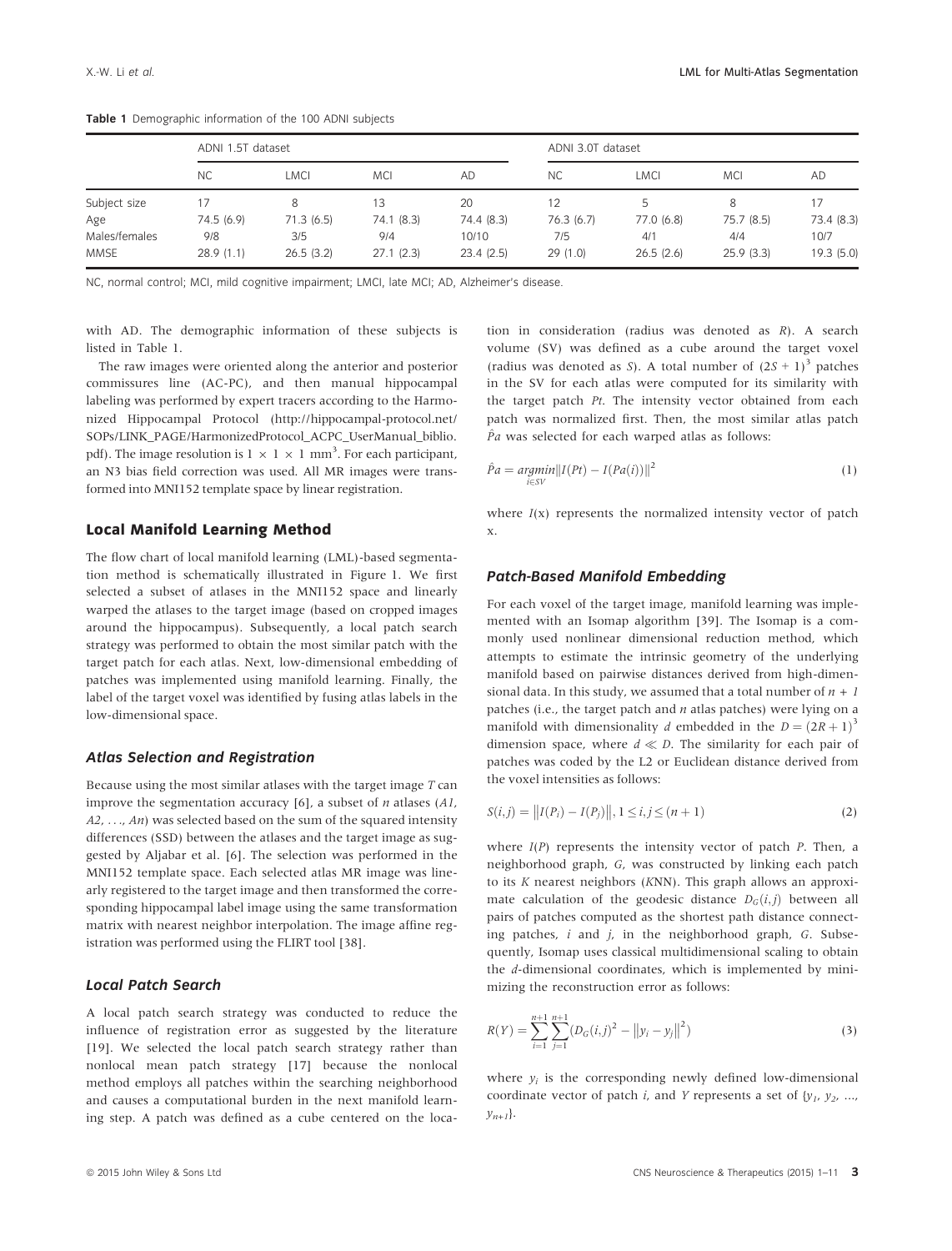

Figure 1 Processing pipeline of labeling one target voxel by the proposed local manifold learning segmentation method. The red box in the target image represents the target patch, and the blue boxes in the atlas images represent the search volume region for extracting atlas patches.

#### Segmentation by Label Fusion

Finally, the label fusion step was performed in the low-dimensional space. The weight of each atlas patch was estimated based on its local appearance similarity with the target patch. A label fusion strategy similar to the local weighted inverse distance (LWINV) method [14] was employed as follows:

$$
w_i = \frac{\left[||y_t - y_i||^2\right]^{-beta}}{Z}, i = 1, 2, \dots, n
$$
\n(4)

where  $y_t$  and  $y_i$  are the low-dimensional coordinates of the target patch and atlas patch, respectively, beta is a model parameter controlling the weight distribution, and Z is a normalization constant. While in the LWINV,  $y_t$  and  $y_i$  in this formula represent the intensity vector of the target patch and atlas patch, respectively. Once the weight,  $w_i$ , of each atlas patch was determined, the final label of the target voxel was assigned as the one with the maximum voting probability:

$$
\hat{l} = \underset{l \in \{1, \ldots, L\}}{\arg \max} \sum_{i=1}^{n} w_i * P_i(l) \tag{5}
$$

where L represents the number of all possible labels  $(L = 2$  in this work) and  $P_i(l) = 1$  when the label of the atlas *i* is *l* (otherwise  $P_i(l) = 0$ .

#### Experiments and Results

We chose a widely used evaluation metric, Dice similarity coefficient (DSC), between the manual label,  $S_1$ , and the automatic segmentation,  $S_2$ , to quantitatively assess the performance of segmentation as follows:

$$
Dice(S_1, S_2) = 2 \frac{V(S_1 \cap S_2)}{V(S_1) + V(S_2)}
$$
\n(6)

where  $S_1 \cap S_2$  represents the overlapping volume between two segmented regions and  $V(x)$  is the volume of a segmentation x. The Dice index ranges from 0 to 1, and a higher value indicates better segmentation. In the experiments, the leave-one-out cross-validation technique was adopted, and for each target image, we chose the top 20 similar atlases based on SSD [40]. To reduce the computational burden, the images were cropped around the hippocampus. More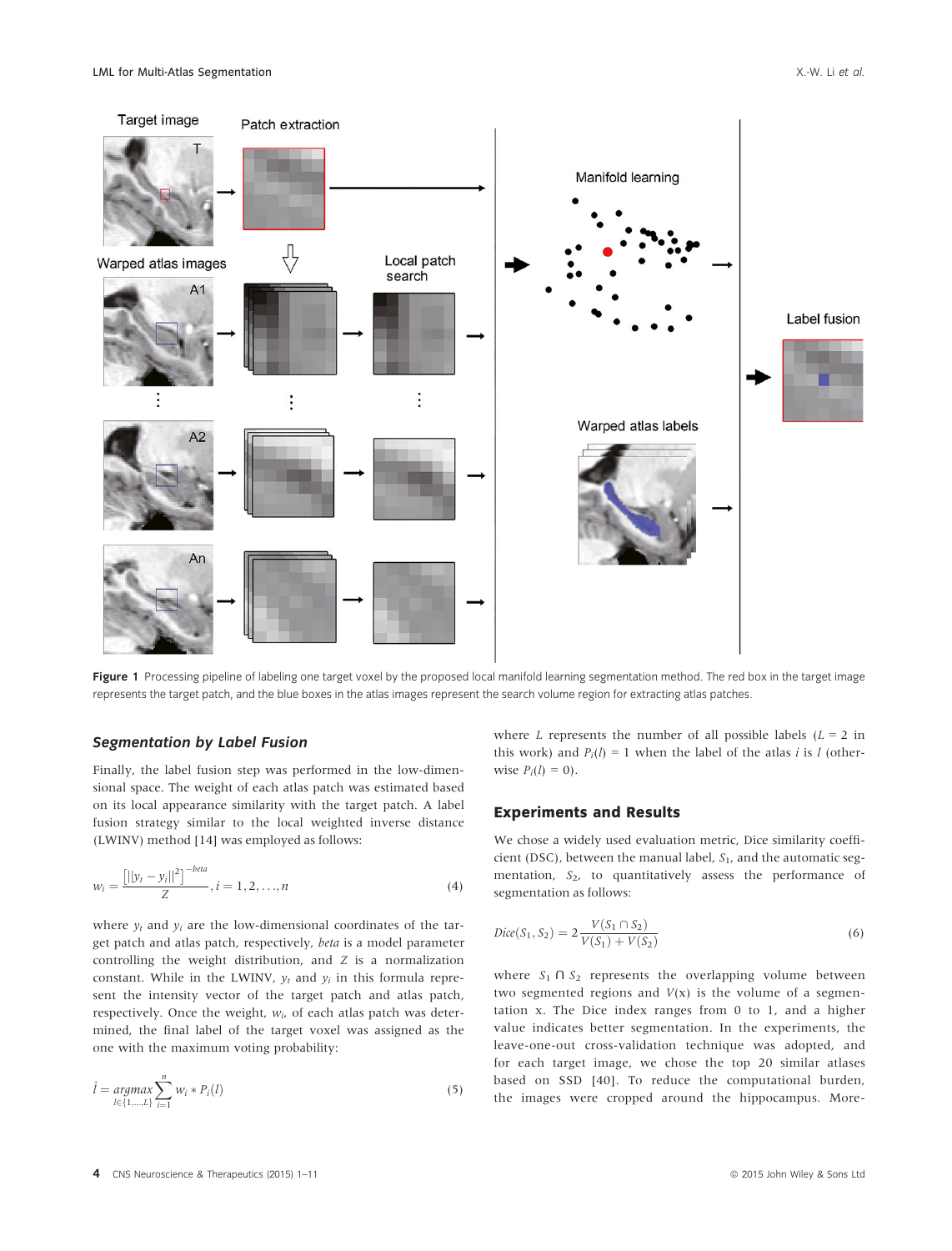over, the intensities were linearly rescaled to the interval [0, 100]. The image selection and registration were based on the cropped images.

#### Choosing the Parameters

The influence of model parameters on segmentation accuracy was studied via leave-one-out cross-validation on the left hippocampus of the in-house dataset according to the parameter tuning method described in [41]. Our method has five free parameters: K, the number of neighbors in KNN to construct a neighborhood graph; d, the embedding low dimension; beta, the parameter controlling the weight distribution; S, the radius of the local searching window; and R, the radius of the local patch. The DSC values over varying model parameters are presented in Figure 2. When studying the impact of a certain parameter on segmentation accuracy, the other parameters were held fixed. For example, we first selected the search patch radius  $S$  among  $\{0, 1, 2, 3, 4, 5\}$ , with the other parameters conservatively set as  $K = 5$ ,  $d = 3$ , beta = 5, and  $R = 2$ . The performance begins to converge when  $S = 3$  or more. Due to the greater time needed for local patch search with larger searching radii, we chose  $S = 3$  in this study. Additionally, the search range for other parameters was empirically chosen as  $R \in \{1, 2, 3\}$ ,  $K \in \{2, 5, 7, 10\}$ ,  $d \in \{1, 2, 3, 4, 5\}$ , and  $beta \in \{1, 2, 3, 4, 5, 6\}$ . Finally, we chose a combination of parameters for LML in the following experiments ( $S = 3$ ,  $R = 2$ ,  $K = 2$ ,  $d = 3$ , and *beta* = 4).

#### Comparison With Other Methods

Once the optimal parameters were selected, the proposed LML method was used to segment the hippocampus in all three datasets, and its accuracy was evaluated using a leave-one-out procedure. In each cross-validation step, one image was treated as a target image, and the top 20 most similar images selected from the remaining images were used as atlases. This process was repeated until each image was served as the target image once. The LML method was also compared with two state-of-the-art label fusion methods, including LWINV and LMV. The LMV was considered as a baseline automatic label fusion algorithm in this study, which implemented the majority voting fusion strategy on local patches. The LWINV was chosen because it is similar to our LML method, but they are implemented in different dimensional spaces. For a

fair comparison, the same local patch search process was performed for all three methods, where the patch radius was set to 2 and the search radius was set to 3. Moreover, an identical beta value (i.e.,  $beta = 4$ ) was used for both the LML and the LWINV methods. Table 2 lists the median DSC values (and standard deviations) for three datasets and the statistics of the paired t-tests comparing the LML method with other methods. For all three datasets, the proposed LML method performed significantly better than LWINV and LMV ( $P \le 0.001$ ). Note that the segmentation performance of the in-house dataset was better than the two ADNI datasets. Moreover, the performance of the ADNI 1.5T dataset outperformed the ADNI 3.0T dataset. Figure 3 is a 3D view of a representative hippocampal segmentation result (median DSC value) for each dataset to qualitatively assess the voxelwise distribution of label errors between automatic and manual segmentations. Other qualitative results are illustrated in Figure 4, where the sagittal views for the best, median, and worst results based on the ADNI 3.0T dataset for all considered algorithms are presented. The segmentations from LML are more accurate at the boundaries and have fewer hollows.

#### Hippocampal Volumetric Analysis

A hippocampal volumetric analysis was performed based on all ADNI subjects (both 1.5T and 3.0T). Because brains with a large total intracranial volume (TIV) tend to have larger hippocampi, the hippocampal volumes were corrected according to the TIVs estimated by VBM8 [\(http://dbm.neuro.uni-jena.de/vbm/\)](http://dbm.neuro.uni-jena.de/vbm/). This correction can be simply performed by dividing the hippocampal volume by the TIV and then multiplying by the mean of TIVs of all images. The normalized volumes of the left and right hippocampi by groups of all ADNI subjects are presented in Figure 5. The volume measurements produced by automatic methods were all smaller than the reference segmentations. Consistently, a previous study demonstrated that weighted voting strategies would produce spatial bias that undersegments convex structures, such as the hippocampus [42]. However, the segmentations achieved by our method were the closest to manual segmentations. In addition, the Bland–Altman diagrams [43] plotting the hippocampal volume difference between automatic and manual segmentations for ADNI 1.5T and 3.0T datasets are presented in Figure 6. These diagrams indicate that the automatic methods tend to underestimate the hippocampal



Figure 2 Optimal selection of five model parameters using the leave-one-out cross-validation based on left hippocampal segmentation of an in-house dataset. The optimal combination parameters  $S = 3$ ,  $R = 2$ ,  $K = 2$ ,  $d = 3$ , and beta = 4 were selected.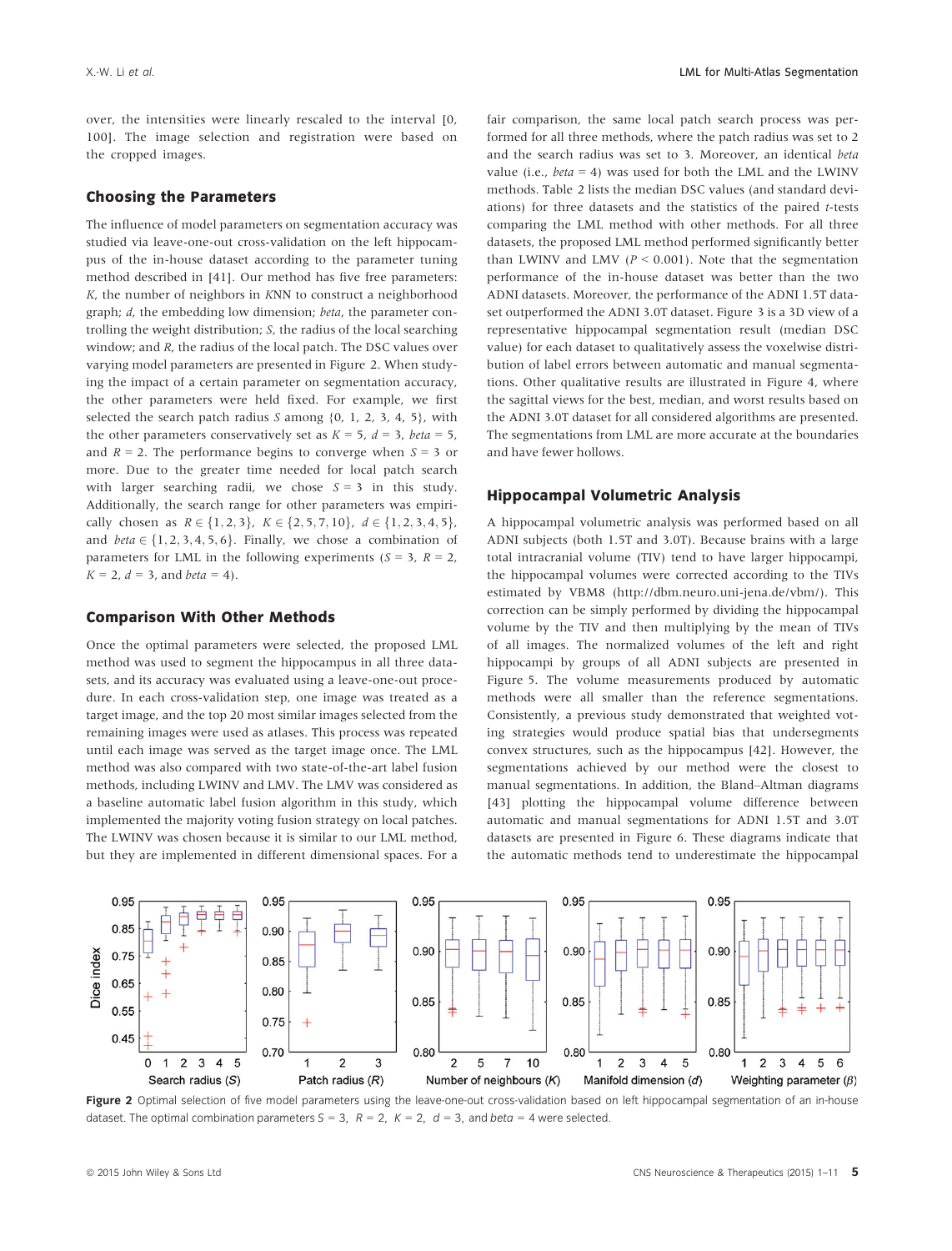| others. Dice similarity coefficients (median $\pm$ standard deviation) along with statistical results for both left and right hippocampus are reported |                        |                   |        |            |                   |        |            |  |  |  |
|--------------------------------------------------------------------------------------------------------------------------------------------------------|------------------------|-------------------|--------|------------|-------------------|--------|------------|--|--|--|
| Dataset                                                                                                                                                | Method                 | Left hippocampus  |        |            | Right hippocampus |        |            |  |  |  |
|                                                                                                                                                        |                        | <b>Dice</b>       | t-stat | $P$ -value | Dice              | t-stat | $P$ -value |  |  |  |
| In-house                                                                                                                                               | LMV                    | $0.879 \pm 0.057$ | 5.2    | 1.8e-5     | $0.860 \pm 0.048$ | 7.8    | $2.3e-8$   |  |  |  |
|                                                                                                                                                        | LWINV                  | $0.896 + 0.031$   | 4.1    | $3.4e-4$   | $0.895 + 0.039$   | 3.9    | $5.2e-4$   |  |  |  |
|                                                                                                                                                        | LML                    | $0.902 + 0.026$   |        |            | $0.900 + 0.034$   |        |            |  |  |  |
| <b>ADNI 1.5T</b>                                                                                                                                       | LMV                    | $0.841 + 0.083$   | 9.1    | $9.1e-13$  | $0.833 + 0.101$   | 8.5    | 9.5e-12    |  |  |  |
|                                                                                                                                                        | LWINV                  | $0.886 \pm 0.040$ | 4.2    | $1.0e-4$   | $0.886 + 0.044$   | 4.8    | $1.0e-5$   |  |  |  |
|                                                                                                                                                        | <b>IA</b> <sup>1</sup> | $0.001 + 0.022$   |        |            | $0.001 \pm 0.024$ |        |            |  |  |  |

ADNI 3.0T LMV 0.817 0.087 7.7 1.7e-9 0.819 0.080 7.7 1.6e-9

 $\text{LML}$  0.891  $\pm$  0.033 – – – 0.891  $\pm$  0.036 – – –

LWINV 0.876 0.029 4.5 6.3e-5 0.878 0.025 4.2 1.2e-4 LML  $0.881 \pm 0.022$  – –  $0.882 \pm 0.019$  – –

Table 2 The performance of hippocampal segmentation on three datasets. Paired t-tests were performed for comparing the LML method with

LWINV, local weighted inverse distance voting; LMV, local majority voting; LML, local manifold learning.



Figure 3 3D views of hippocampal segmentation results obtained by local manifold learning, local weighted inverse distance voting, and local majority voting for a representative subject with a median Dice index from three datasets. Overlapping areas between manual segmentations (red) and automatic segmentations (green) are shown in blue.

volumes, particularly for larger hippocampi. The Bland–Altman plots also demonstrate that our method has the smallest bias (mean difference) in volume estimation.

We also computed Cohen's  $d$  effect sizes to test the ability of each method to detect hippocampal atrophy in the LMCI, MCI, and AD groups relative to controls (Table 3). Larger values of Cohen's d indicate a greater effect size, where 0.2 indicates a small effect, 0.5 indicates a medium effect, and >0.8 indicates a large effect [44]. It was computed as follows:

$$
d = \frac{\overline{v_1} + \overline{v_2}}{s} \tag{7}
$$

where  $\overline{v_1}$  and  $\overline{v_2}$  are the mean volumes of two groups, and s represents a pooled standard deviation for the data defined as follows:

$$
s = \sqrt{\frac{(n_1 - 1)s_1^2 + (n_2 - 1)s_2^2}{n_1 + n_2}}
$$
\n(8)

where  $n_i$  and  $s_i$  represent the number of subjects and standard deviation of volumes in group i. As reported in Table 3, our method yields the largest effect size among the three automatic label fusion methods. The effect sizes characterizing the between-group difference of NC and LMCI are small, and the effect sizes of NC and MCI, NC, and AD are large. Moreover, it can be observed that, in general, the left hippocampus yields a better effect size than the right.

## Performance Evaluation Across Different Datasets

The proposed method was evaluated across two ADNI datasets acquired with different field strengths. In particular, the 20 most similar images were selected as atlases from the ADNI 3.0T dataset to segment each image in the ADNI 1.5T dataset and vice versa. The results are listed in Table 4. The segmentation accuracy of the ADNI 3.0T images with atlases obtained from ADNI 1.5T images was similar with atlases obtained from its own dataset. However, the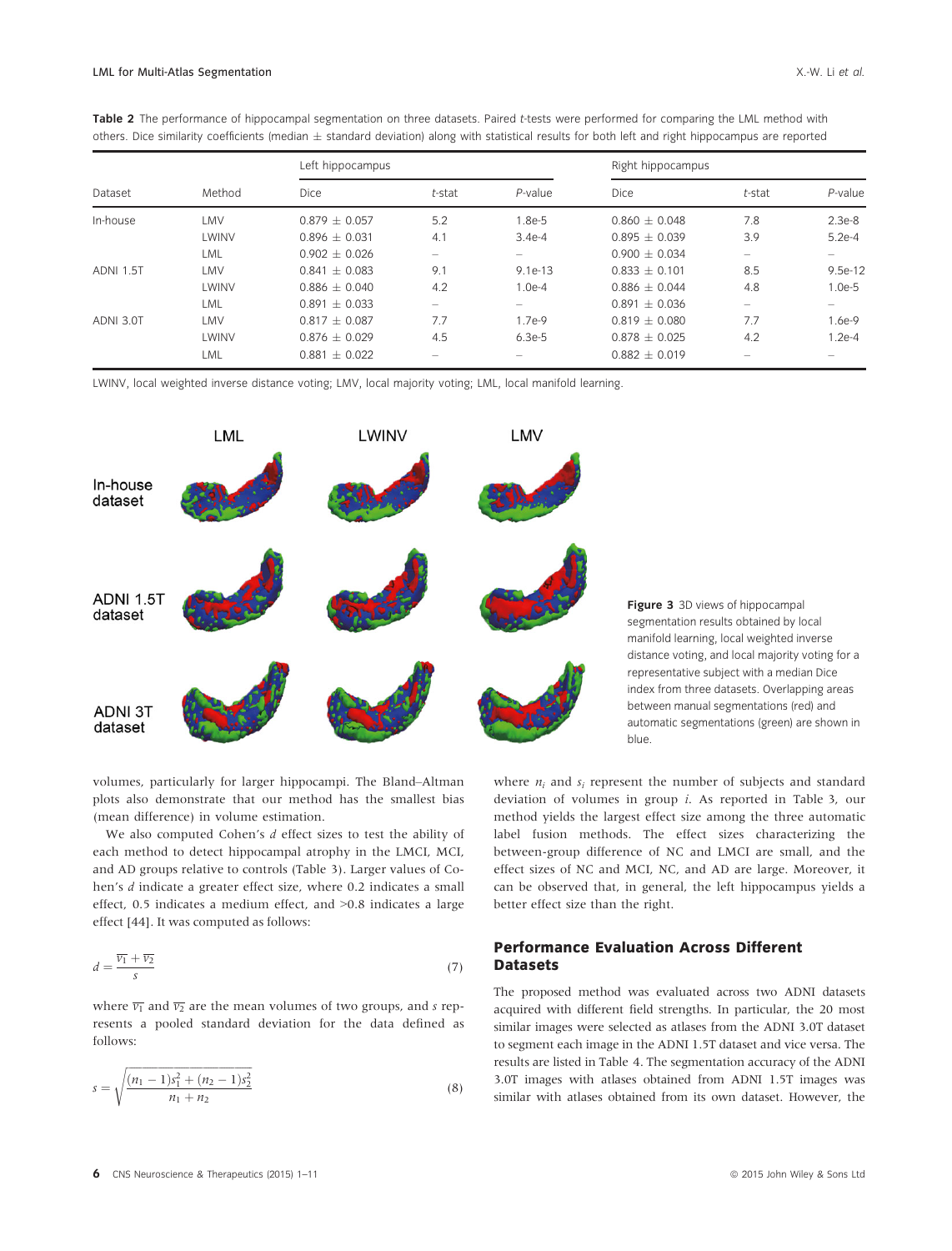

**NC** 

**LMCI** 

**MCI** 

**AD** 

Figure 5 Hippocampal volumes (normalized by total intracranial volume) by four diagnosis groups of ADNI subjects.

segmentation performance of the ADNI 1.5T images with 3.0T atlases was worse than with the 1.5T atlases. This may be because the ADNI 3.0T dataset had fewer subjects and more variation than the ADNI 1.5T dataset resulting in a larger error when selecting atlases.

#### Computational Complexity

The proposed method was implemented in C++ using the Insight Toolkit (ITK). The experiments were conducted using a single core of an Intel core i7-4500 processor at 1.8 GHz with an 8GB of RAM. After the atlas's linear registration to the target image, it took approximately 40 seconds to segment one subject with the optimized parameter settings.

Manual LML LWINV LMV

 $NC$ 

LMCI

**MCI** 

**AD** 

# Discussion and Conclusion

In this work, we present a novel local label fusion strategy for multiatlas segmentation. Instead of assigning voting weights to each atlas in the original space, we utilized a manifold learning technology to build low-dimensional coordinate systems based on local patches and conducted label fusion in this space. The proposed method was applied to segment the whole hippocampus on three datasets, including an in-house dataset and two ADNI data-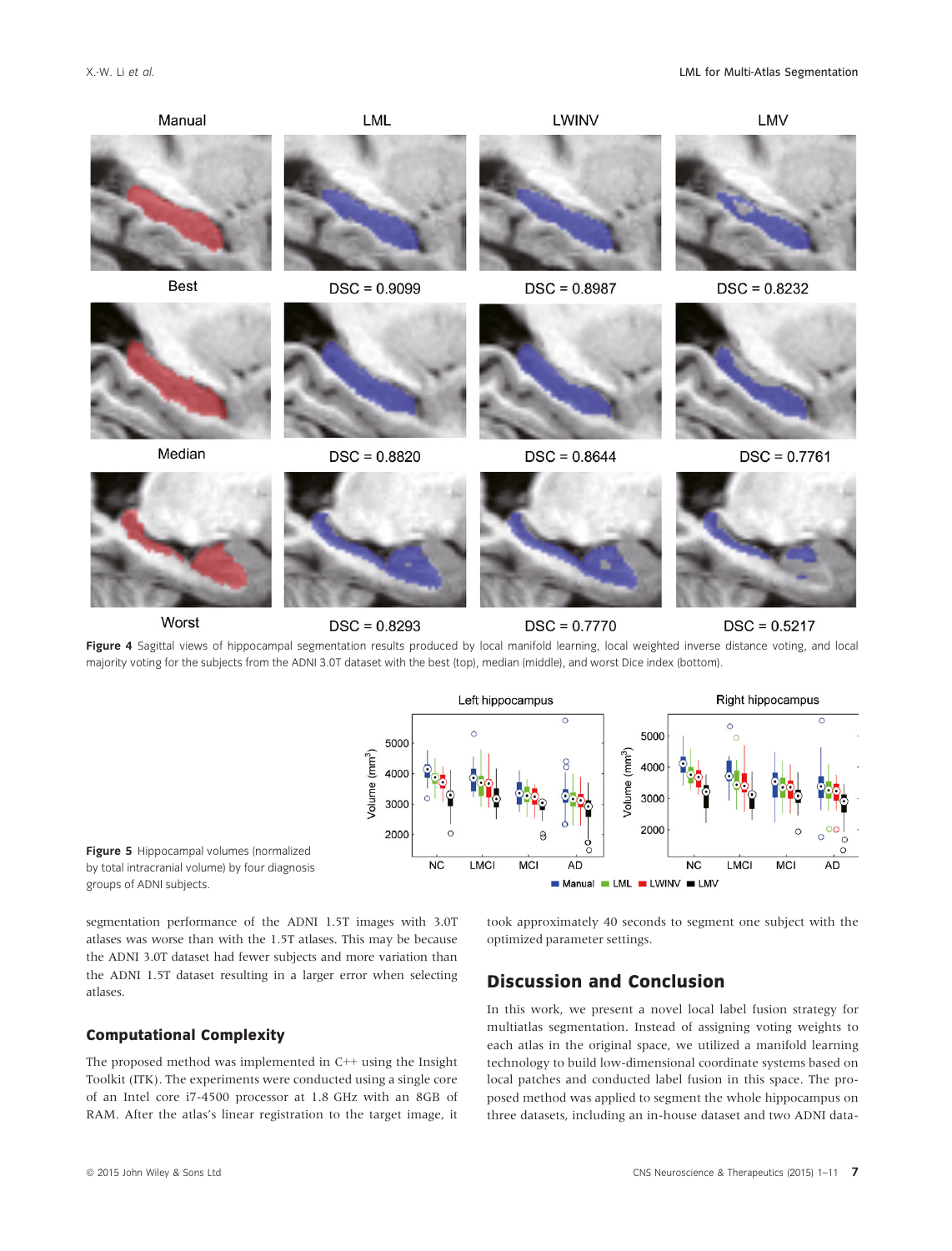

Figure 6 Bland–Altman plots for ADNI datasets. Hippocampal volumes were normalized by the total intracranial volume. The solid line represents the mean, and the dashed lines represent  $\pm 1.96$  standard deviations from the mean.

Table 3 Cohen's d effect sizes between the controls and the other three diagnosis groups from ADNI subjects

|        | Left hippocampus |        |         | Right hippocampus |           |         |  |
|--------|------------------|--------|---------|-------------------|-----------|---------|--|
| Method | NC-LMCI          | NC-MCI | $NC-AD$ | NC-LMCI           | NC-MCI    | $NC-AD$ |  |
| LMV    | 0.0944           | 0.7017 | 07820   | 0.1608            | 0.1563    | 0.6970  |  |
| LWINV  | 0.2562           | 1 6584 | 18842   | 0.3328            | 0.9808    | 1.3297  |  |
| LML    | 0.3868           | 1.7880 | 1 9097  | 04289             | 1 1 1 2 4 | 1.4134  |  |
| Manual | 04345            | 1.9081 | 1 4921  | 0.5475            | 14340     | 1 2629  |  |

NC, normal control; MCI, mild cognitive impairment; LWINV, local weighted inverse distance voting; LMV, local majority voting; LML, local manifold learning; LMCI, late MCI; AD, Alzheimer's disease.

sets. We also compared the proposed LML method with previous label fusion methods. The results demonstrated that our method could obtain good and robust segmentation results and achieved better performance than competing methods.

Our work focused on the label fusion step in the multiatlas segmentation framework. Previous label fusion methods based on STAPLE framework [9–12] or ad hoc voting, such as majority voting [13], global [14], local [15,16], and nonlocal [17] weighted label fusion approaches, have demonstrated good segmentation results. The main difference between our method and other label fusion methods is that our label fusion is implemented in the lowdimensional space acquired by manifold learning. In addition, some studies focus on another other step, that is, image registration, in the multiatlas segmentation to reduce the need of very accurate registration, such as atlas selection [6,28], optimization image registration [8,31,45], and local and nonlocal patch searches [17,19]. We utilized the local patch search strategy in this study. We have shown that LML can achieve a significant improvement of label overlaps with manual segmentation in comparison with two representative local label fusion methods, that is, LMV and LWINV. When constructing the graph model in the manifold learning step, not only the relations of the target patch and atlas patches but also the relations between each pair of atlas patches were considered. Therefore, the weights assigned to each atlas patch may potentially consider the dependencies among the atlases, which makes them less susceptible to noise and provides a more robust measure of similarity. Two recent studies have demonstrated that good segmentation performance can be achieved by modeling the joint probability of pairwise atlases to reduce error redundancy produced by atlases in a multiatlas frame [19,20]. We speculated that manifold learning adopted in this study could discover some underlying critical structures of image patches and reduce potential redundant information among them. This might be used to explain why our method outperforms other methods that were conducted in the original high-dimensional space. In addition, it is worth noting the Dice index improvement had an upper bound approximately determined by the inter-/intrarater variability.

Note that it is difficult to directly compare segmentation results across publications due to differences in the imaging protocols, segmentation protocols, and image datasets [46]. Some recent hippocampal segmentation methods have reported DSC values >0.8 [6,47–51]. More recently, several studies have achieved high DSC values ranging from 0.88 to 0.9 [17,19,20,36]. Only two methods achieved the highest DSC values above 0.9. Wang et al. used an error correction learning to improve the performance of multiatlas segmentation and reported a DSC value of 0.908 for 57 NCs [52]. Hao et al. used local support vector machine (SVM) to learn classifiers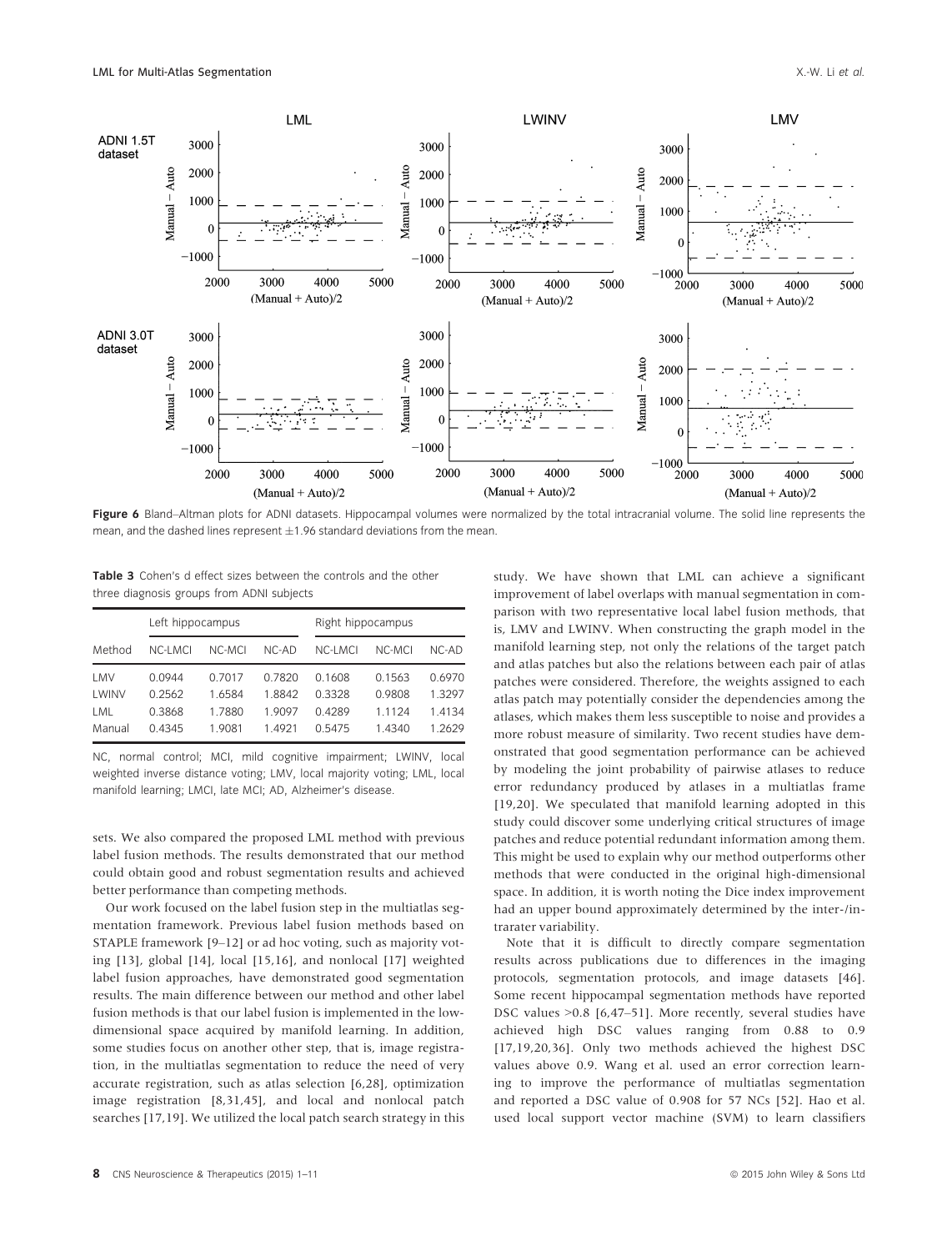| Table 4 Segmentation performances across two ADNI datasets. Dice similarity coefficients (median $\pm$ standard deviation) are listed |  |  |  |  |  |  |
|---------------------------------------------------------------------------------------------------------------------------------------|--|--|--|--|--|--|
|                                                                                                                                       |  |  |  |  |  |  |

|                                                      | Left hippocampus                      | Right hippocampus                     |
|------------------------------------------------------|---------------------------------------|---------------------------------------|
| $1.5T \rightarrow 3.0T$ (3.0T $\rightarrow 3.0T$ )   | $0.880 \pm 0.029$ (0.881 $\pm$ 0.022) | $0.880 \pm 0.026$ (0.882 $\pm$ 0.019) |
| $3.0$ T $\rightarrow$ 1.5T (1.5T $\rightarrow$ 1.5T) | $0.877 \pm 0.045$ (0.891 $\pm$ 0.033) | $0.884 \pm 0.046$ (0.891 $\pm$ 0.036) |

 $A \rightarrow B$ : Selected atlases from dataset A to segment images of dataset B.

for a target image voxel in a featured space and achieved a DSC value of 0.910 for mixed diagnostic groups of 30 ADNI subjects [53]. Our DSC index was approximately 0.9 for normal subjects and above 0.88 for the mixed diagnostic groups of ADNI subjects and demonstrated that our LML method can yield comparable results to recently published methods.

The results on the in-house dataset achieved a higher DSC value than those on both ADNI datasets, which was consistent with a previous finding [36]. This may be caused by several factors. First, the in-house dataset included only normal subjects, while the ADNI datasets included four pathological groups that produced a larger anatomical variability. Second, the manual protocols for hippocampal segmentation were not similar resulting in a different gold standard for the hippocampus. In addition, the segmentation performances were different between the two ADNI datasets, where the 1.5T dataset performed better than the 3.0T dataset, which could be due to fewer subjects and more varied pathological distribution in the ADNI 3.0T dataset.

Several strategies can be used to improve the segmentation accuracy of the proposed LML method. First, using nonlinear registration instead of linear registration may improve the segmentation performance as mentioned in the literature [18]. However, this will increase the computation time, and we have adopted the local patch search strategy to reduce the influence of registration errors introduced by the linear registration method. Second, the segmentation accuracy may be improved using correction learning to reduce systematic errors produced by our method [52]. Third, the proposed approach may be improved using morphological operations to fill in holes in the segmentation results. Fourth, the use of the nonlocal patch search strategy employing all patches in the SV may obtain more accurate estimations than the local patch search strategy [54]. However, the nonlocal search method may increase the computational cost and also burden the next manifold embedding step.

Future research will focus on the following aspects. It is straightforward to extend our algorithm for segmentation problems with multiple structures simultaneously rather than segment a single structure processed in this study. In the future, we plan to apply LML for hippocampal subfields and wholebrain segmentation. Moreover, we only used the Euclidean distance to reflect the relation of paired patches in the highdimensional space in this study. We will evaluate the effects of other metrics, such as normalized cross-correlation [55] and mutual information [56], on low-dimensional embedding. Duc et al. [28] have compared the effects of different manifold learning methods, that is, Isomap, Laplacian eigenmaps [57], and locally linear embedding [58], for atlas selection in multiatlas segmentation and found the locally linear embedding gives the best results. In future work, it would be interesting to compare these manifold learning techniques on the segmentation results under our proposed framework.

# Acknowledgments

This work was supported by the National Science Foundation of China (Nos. 81471731 and 81171403). Data collection and sharing for this project was funded by the Alzheimer's Disease Neuroimaging Initiative (ADNI) (National Institutes of Health Grant U01 AG024904). ADNI is funded by the National Institute on Aging, the National Institute of Biomedical Imaging and Bioengineering, and through generous contributions from the following: Abbott, AstraZeneca AB, Bayer Schering Pharma AG, Bristol-Myers Squibb, Eisai Global Clinical Development, Elan Corporation, Genentech, GE Healthcare, GlaxoSmithKline, Innogenetics, Johnson and Johnson, Eli Lilly and Co., Medpace, Inc., Merck and Co., Inc., Novartis AG, Pfizer Inc, F. Hoffman-La Roche, Schering-Plough, and Synarc, Inc., as well as nonprofit partners the Alzheimer's Association and Alzheimer's Drug Discovery Foundation, with participation from the U.S. Food and Drug Administration. Private sector contributions to ADNI are facilitated by the Foundation for the National Institutes of Health ([www.fnih.org\)](http://www.fnih.org). The grantee organization is the Northern California Institute for Research and Education, and the study was coordinated by the Alzheimer's Disease Cooperative Study at the University of California, San Diego. ADNI data were disseminated by the Laboratory for Neuro Imaging at the University of California, Los Angeles. This research was also supported by NIH grants P30 AG010129, K01 AG030514, and the Dana Foundation.

# Conflict of Interest

The authors declare no conflict of interest.

#### References

- 1. De Lanerolle N, Kim J, Robbins R, Spencer D. Hippocampal interneuron loss and plasticity in human temporal lobe epilepsy. Brain Res 1989;495:387–395.
- 2. Wang L, Mamah D, Harms MP, et al. Progressive deformation of deep brain nuclei and hippocampal-

amygdala formation in schizophrenia. Biol Psychiatry 2008;64:1060–1068.

- 3. Braak H, Braak E. Neuropathological stageing of Alzheimerrelated changes. Acta Neuropathol 1991;82:239–259.
- 4. Wang L, Khan A, Csernansky JG, et al. Fully-automated, multi-stage hippocampus mapping in very mild Alzheimer disease. Hippocampus 2009;19:541–548.
- 5. Ashton EA, Takahashi C, Berg MJ, Goodman A, Totterman S, Ekholm S. Accuracy and reproducibility of manual and semiautomated quantification of MS lesions by MRI. J Magn Reson Imaging 2003;17:300–308.
- 6. Aljabar P, Heckemann R, Hammers A, Hajnal J, Rueckert D. Multi-atlas based segmentation of brain images: Atlas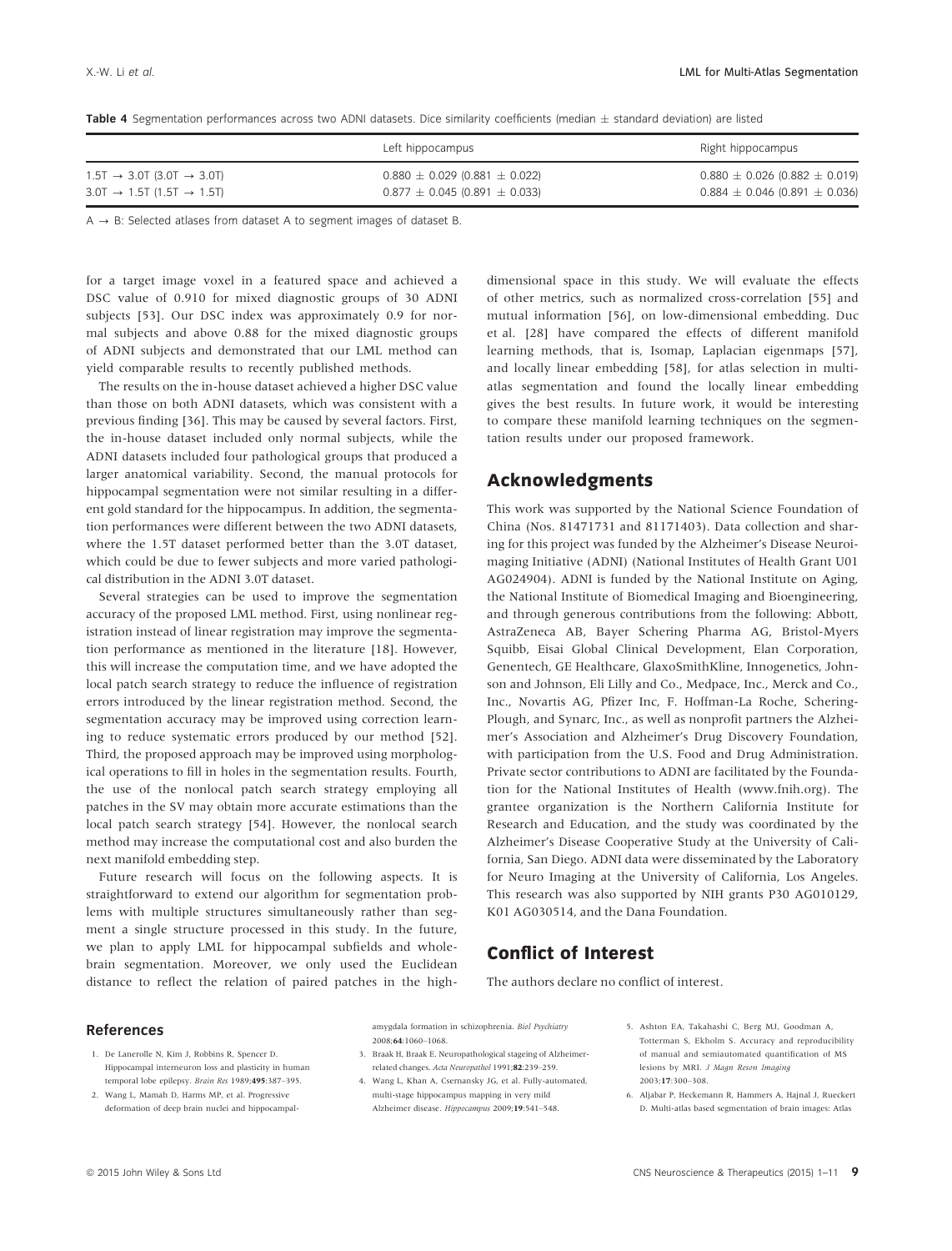selection and its effect on accuracy. NeuroImage 2009;46:726–738.

- 7. Iglesias JE, Sabuncu MR, Van Leemput K. Improved inference in Bayesian segmentation using Monte Carlo sampling: Application to hippocampal subfield volumetry. Med Image Anal 2013;17: 766–778.
- 8. Lötjönen JM, Wolz R, Koikkalainen JR, et al. Fast and robust multi-atlas segmentation of brain magnetic resonance images. NeuroImage 2010;49:2352–2365.
- 9. Asman AJ, Landman BA. Non-local statistical label fusion for multi-atlas segmentation. Med Image Anal 2013;17:194–208.
- 10. Asman AJ, Landman BA. Robust statistical label fusion through consensus level, labeler accuracy, and truth estimation (COLLATE). IEEE Trans Med Imaging 2011;30:1779–1794.
- 11. Cardoso MJ, Leung K, Modat M, et al. STEPS: Similarity and Truth Estimation for Propagated Segmentations and its application to hippocampal segmentation and brain parcelation. Med Image Anal 2013;17:671–684.
- 12. Warfield SK, Zou KH, Wells WM. Simultaneous truth and performance level estimation (STAPLE): An algorithm for the validation of image segmentation. IEEE Trans Med Imaging 2004;23:903–921.
- 13. Heckemann RA, Hajnal JV, Aljabar P, Rueckert D, Hammers A. Automatic anatomical brain MRI segmentation combining label propagation and decision fusion. NeuroImage 2006;33:115–126.
- 14. Artaechevarria X, Munoz-Barrutia A, Ortiz-de-Solorzano C. Combination strategies in multi-atlas image segmentation: Application to brain MR data. IEEE Trans Med Imaging 2009;28:1266–1277.
- 15. Sabuncu MR, Yeo B, Van Leemput K, Fischl B, Golland P. A generative model for image segmentation based on label fusion. IEEE Trans Med Imaging 2010;29:1714–1729.
- 16. Isgum I, Staring M, Rutten A, Prokop M, Viergever MA, van Ginneken B. Multi-atlas-based segmentation with local decision fusion—Application to cardiac and aortic segmentation in CT scans. IEEE Trans Med Imaging 2009;28:1000–1010.
- 17. Coupe P, Manjon JV, Fonov V, Pruessner J, Robles M, Collins DL. Patch-based segmentation using expert priors: Application to hippocampus and ventricle segmentation. NeuroImage 2011;54:940–954.
- 18. Rousseau F, Habas PA, Studholme C. A supervised patchbased approach for human brain labeling. IEEE Trans Med Imaging 2011;30:1852–1862.
- 19. Wang H, Suh J, Das S, Pluta J, Craige C, Yushkevich P. Multi-atlas segmentation with joint label fusion. IEEE Trans Pattern Anal Mach Intell 2013;35:611–623.
- 20. Wu G, Wang Q, Zhang D, Nie F, Huang H, Shen D. A generative probability model of joint label fusion for multi-atlas based brain segmentation. Med Image Anal 2013;18:881–890.
- 21. Bhatia KK, Rao A, Price AN, Wolz R, Hajnal JV, Rueckert D. Hierarchical manifold learning for regional image analysis. IEEE Trans Med Imaging 2014;33:444–461.
- 22. Aljabar P, Wolz R, Rueckert D. Manifold learning for medical image registration, segmentation, and classification. In: Suzuki K, editor. Machine learning in computer-aided diagnosis: Medical imaging intelligence and analysis. Hershey, PA: IGI Global, 2012;351–372.
- 23. Zhang Q, Souvenir R, Pless R. On manifold structure of cardiac MRI data: Application to segmentation. In: IEEE

Conference on Computer Vision and Pattern Recognition (CVPR), 2006;1092–1098.

- 24. Hamm J, Ye DH, Verma R, Davatzikos C. GRAM: A framework for geodesic registration on anatomical manifolds. Med Image Anal 2010;14:633–642.
- 25. Ye DH, Hamm J, Kwon D, Davatzikos C, Pohl KM. Regional manifold learning for deformable registration of brain MR images. Med Image Comput Comput Assist Interv, Springer, 2012;7512:131–138.
- 26. Aljabar P, Rueckert D, Crum WR. Automated morphological analysis of magnetic resonance brain imaging using spectral analysis. NeuroImage 2008;43:225–235.
- 27. Dong Hye Y, Desjardins B, Hamm J, Litt H, Pohl KM. Regional manifold learning for disease classification. IEEE Trans Med Imaging 2014;33:1236–1247.
- 28. Duc AKH, Modat M, Leung KK, et al. Using manifold learning for atlas selection in multi-atlas segmentation. PLoS One 2013;8:e70059.
- 29. Wolz R, Aljabar P, Hajnal JV, Hammers A, Rueckert DLEAP. Learning embeddings for atlas propagation. NeuroImage 2010;49:1316–1325.
- 30. Cao Y, Yuan Y, Li X, Turkbey B, Choyke PL, Yan P. Segmenting images by combining selected atlases on manifold. Med Image Comput Comput Assist Interv, Springer, 2011;6893:272–279.
- 31. Jia H, Yap P-T, Shen D. Iterative multi-atlas-based multiimage segmentation with tree-based registration. NeuroImage 2012;59:422–430.
- 32. Asman AJ, Bryan FW, Smith SA, Reich DS, Landman BA. Groupwise multi-atlas segmentation of the spinal cord's internal structure. Med Image Anal 2014;18:460–471.
- 33. Cao Y, Li X, Yan P. Multi-atlas based image selection with label image constraint. In: 11th International Conference on Machine Learning and Applications (ICMLA) 2012;311–316.
- 34. Sled JG, Zijdenbos AP, Evans AC. A nonparametric method for automatic correction of intensity nonuniformity in MRI data. IEEE Trans Med Imaging 1998;17:87–97.
- 35. Karchemskiy A, Garrett A, Howe M, et al. Amygdalar, hippocampal, and thalamic volumes in youth at high risk for development of bipolar disorder. Psychiatry Res 2011;194:319–325.
- 36. Tong T, Wolz R, Coupé P, Hajnal JV, Rueckert D. Segmentation of MR images via discriminative dictionary learning and sparse coding: Application to Hippocampus labeling. NeuroImage 2013;76:11–23.
- 37. Pipitone J, Park MTM, Winterburn J, et al. Multi-atlas segmentation of the whole hippocampus and subfields using multiple automatically generated templates. NeuroImage 2014;101:494–512.
- 38. Jenkinson M, Smith S. A global optimisation method for robust affine registration of brain images. Med Image Anal 2001;5:143–156.
- 39. Tenenbaum JB, De Silva V, Langford JC. A global geometric framework for nonlinear dimensionality reduction. Science 2000;290:2319–2323.
- 40. Morra JH, Tu Z, Apostolova LG, et al. Validation of a fully automated 3D hippocampal segmentation method using subjects with Alzheimer's disease mild cognitive impairment, and elderly controls. NeuroImage 2008;43:59-68.
- 41. Wang L, Gao Y, Shi F, et al. LINKS: Learning-based multi-source IntegratioN frameworK for Segmentation of infant brain images. NeuroImage 2015;108:160–172.
- 42. Wang H, Yushkevich PA. Spatial bias in multi-atlas based segmentation. In: IEEE Conference on Computer Vision and Pattern Recognition (CVPR), 2012;909–916.
- 43. Martin Bland J, Altman D. Statistical methods for assessing agreement between two methods of clinical measurement. Lancet 1986;327:307–310.
- 44. Cohen J. Statistical power analysis for the behavioral sciences Hillsdale, NJ, England: L. Erlbaum Associates, 1988.
- 45. Heckemann RA, Keihaninejad S, Aljabar P, Rueckert D, Hajnal JV, Hammers A. Improving intersubject image registration using tissue-class information benefits robustness and accuracy of multi-atlas based anatomical segmentation. NeuroImage 2010;51:221-227.
- 46. Collins DL, Pruessner JC. Towards accurate, automatic segmentation of the hippocampus and amygdala from MRI by augmenting ANIMAL with a template library and label fusion. NeuroImage 2010;52: 1355–1366.
- 47. Chupin M, Mukuna-Bantumbakulu AR, Hasboun D, et al. Anatomically constrained region deformation for the automated segmentation of the hippocampus and the amygdala: Method and validation on controls and patients with Alzheimer's disease. NeuroImage 2007;34:996–1019.
- 48. Khan AR, Cherbuin N, Wen W, Anstey KJ, Sachdev P, Beg MF. Optimal weights for local multi-atlas fusion using supervised learning and dynamic information (SuperDyn): Validation on hippocampus segmentation. NeuroImage 2011;56:126–139.
- 49. van der Lijn F, den Heijer T, Breteler MM, Niessen WJ. Hippocampus segmentation in MR images using atlas registration, voxel classification, and graph cuts. NeuroImage 2008;43:708–720.
- 50. Kim H, Mansi T, Bernasconi N, Bernasconi A. Surfacebased multi-template automated hippocampal segmentation: Application to temporal lobe epilepsy. Med Image Anal 2012;16:1445–1455.
- 51. Hu S, Coupé P, Pruessner JC, Collins DL. Nonlocal regularization for active appearance model: Application to medial temporal lobe segmentation. Hum Brain Mapp 2014;35:377–395.
- 52. Wang H, Das SR, Suh JW, et al. A learning-based wrapper method to correct systematic errors in automatic image segmentation: Consistently improved performance in hippocampus, cortex and brain segmentation. NeuroImage 2011;55:968–985.
- 53. Hao Y, Zhang X, Duan Y, Yu C, Jiang T, Fan Y. Local Label Learning (LLL) for subcortical structure segmentation. Hum Brain Mapp 2014;35:2674-2697.
- 54. Wang H, Pouch A, Takabe M, et al. Multi-atlas segmentation with robust label transfer and label fusion. In: Gee J, Joshi S, Pohl K, Wells W, Zöllei L, editors. Inf Process Med Imaging. Berlin, Heidelberg: Springer, 2013;548–559.
- 55. Tsai D-M, Lin C-T. Fast normalized cross correlation for defect detection. Pattern Recognit Lett 2003;24:2625–2631.
- 56. Wells WM, Viola P, Atsumi H, Nakajima S, Kikinis R. Multi-modal volume registration by maximization of mutual information. Med Image Anal 1996;1:35–51. 57. Belkin M, Niyogi P. Laplacian eigenmaps for
- dimensionality reduction and data representation. Neural Comput 2003;15:1373–1396.
- 58. Roweis ST, Saul LK. Nonlinear dimensionality reduction by locally linear embedding. Science 2000;290:2323–2326.

# Appendix

## The Alzheimer's Disease Neuroimaging Initiative

The ADNI was launched in 2003 by the National Institute on Aging (NIA), the National Institute of Biomedical Imaging and Bioengineering (NIBIB), the Food and Drug Administration

(FDA), private pharmaceutical companies, and nonprofit organizations as a \$60 million, 5-year public–private partnership. The primary goal of ADNI has been to test whether serial magnetic resonance imaging (MRI), positron emission tomography (PET), other biological markers, and clinical and neuropsychological assessments can be combined to measure the progression of